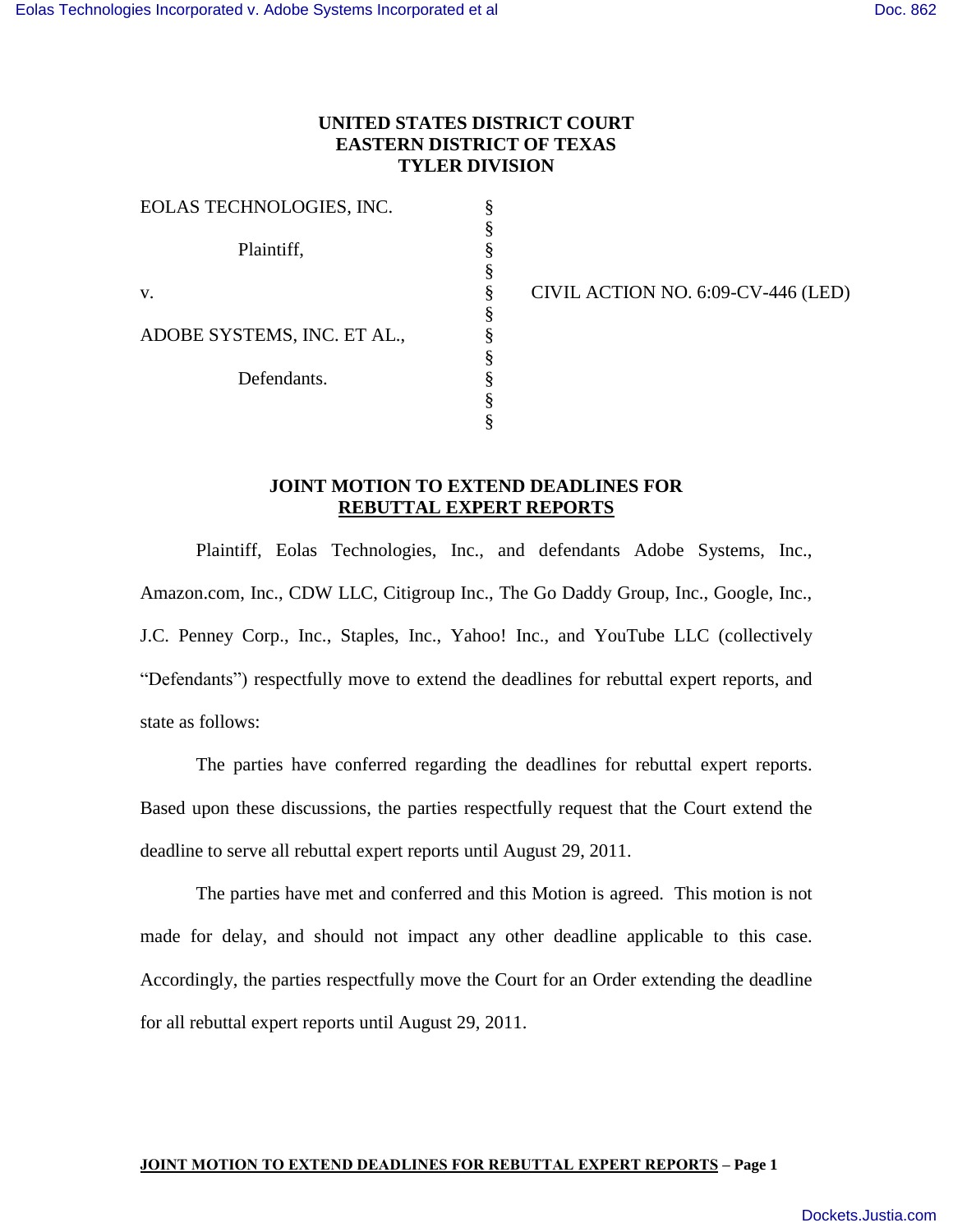Respectfully submitted,

/s/ Josh W. Budwin (*w/ permission*) Mike McKool Lead Attorney Texas State Bar No. 13732100 mmckool@mckoolsmith.com Douglas Cawley Texas State Bar No. 04035500 dcawley@mckoolsmith.com McKool Smith, P.C. 300 Crescent Court, Suite 1500 Dallas, Texas 75201 Telephone: (214) 978-4000 Telecopier: (214) 978-4044 Kevin L. Burgess Texas State Bar No. 24006927 kburgess@mckoolsmith.com John B. Campbell Texas State Bar No. 24036314 jcampbell@mckoolsmith.com Josh W. Budwin Texas State Bar No. 24050347 jbudwin@mckoolsmith.com Gretchen K. Curran Texas State Bar No. 24055979 gcurran@mckoolsmith.com Matthew B. Rappaport Texas State Bar No. 24070472 mrappaport@mckoolsmith.com McKool Smith, P.C. 300 West Sixth Street, Suite 1700 Austin, Texas 78701 Telephone: (512) 692-8700 Telecopier: (512) 692-8744

## **ATTORNEYS FOR PLAINTIFF EOLAS TECHNOLOGIES, INC.**

/s/ Joshua R. Thane

Jennifer H. Doan Texas Bar No. 08809050 Joshua R. Thane Texas Bar No. 24060713 Haltom & Doan Crown Executive Center, Suite 100 6500 Summerhill Road Texarkana, TX 75503 Telephone: (903) 255-1000 Facsimile: (903) 255-0800 Email: jdoan@haltomdoan.com Email: jthane@haltomdoan.com

Jared Bobrow Edward R. Reines Sonal N. Mehta Aaron Y. Huang Andrew L. Perito WEIL, GOTSHAL & MANGES LLP 201 Redwood Shores Parkway Redwood Shores, CA 94065 Telephone: (650) 802-3000 Facsimile: (650) 802-3100 Email: jared.bobrow@weil.com Email: edward.reines@weil.com Email: sonal.mehta@weil.com Email: aaron.huang@weil.com Email: andrew.perito@weil.com

# **ATTORNEYS FOR DEFENDANTS AMAZON.COM INC. and YAHOO! INC.**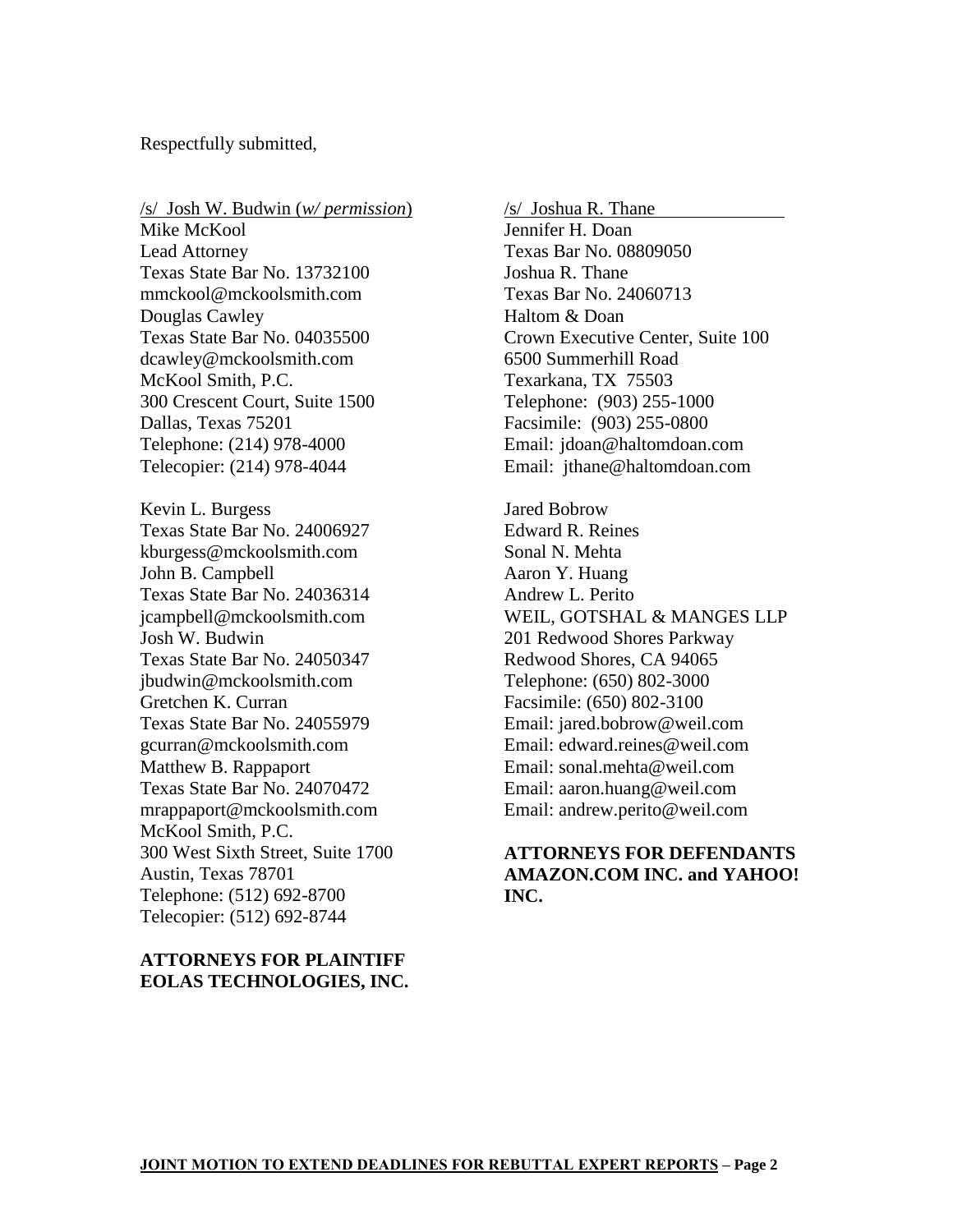/s/ David J. Healey (*w/ permission*)

David J. Healey healey@fr.com FISH & RICHARDSON P.C. 1 Houston Center 1221 McKinney Street, Suite 2800 Houston, TX 77010 Telephone: (713) 654-5300 Facsimile: (713) 652-0109

OF COUNSEL:

Frank E. Scherkenbach scherkenbach@fr.com FISH & RICHARDSON P.C. One Marina Park Drive Boston, MA 02110-1878 Telephone: (617) 542-5070 Facsimile: (617) 542-8906

Jason W. Wolff wolff@fr.com Joseph P. Reid *(pro hac vice)* reid@fr.com FISH & RICHARDSON P.C. 12390 El Camino Real San Diego, CA 92130 Telephone: (858) 678-5070 Facsimile: (858) 678-5099

### **ATTORNEYS FOR DEFENDANT ADOBE SYSTEMS INC.**

/s/ Thomas L. Duston (*w/ permission*) Thomas L. Duston tduston@marshallip.com Anthony S. Gabrielson agabrielson@marshallip.com Scott A. Sanderson *(pro hac vice)* ssanderson@marshallip.com MARSHALL, GERSTEIN & BORUN LLP 6300 Willis Tower 233 South Wacker Drive Chicago, IL 60606-6357 Telephone: (312) 474-6300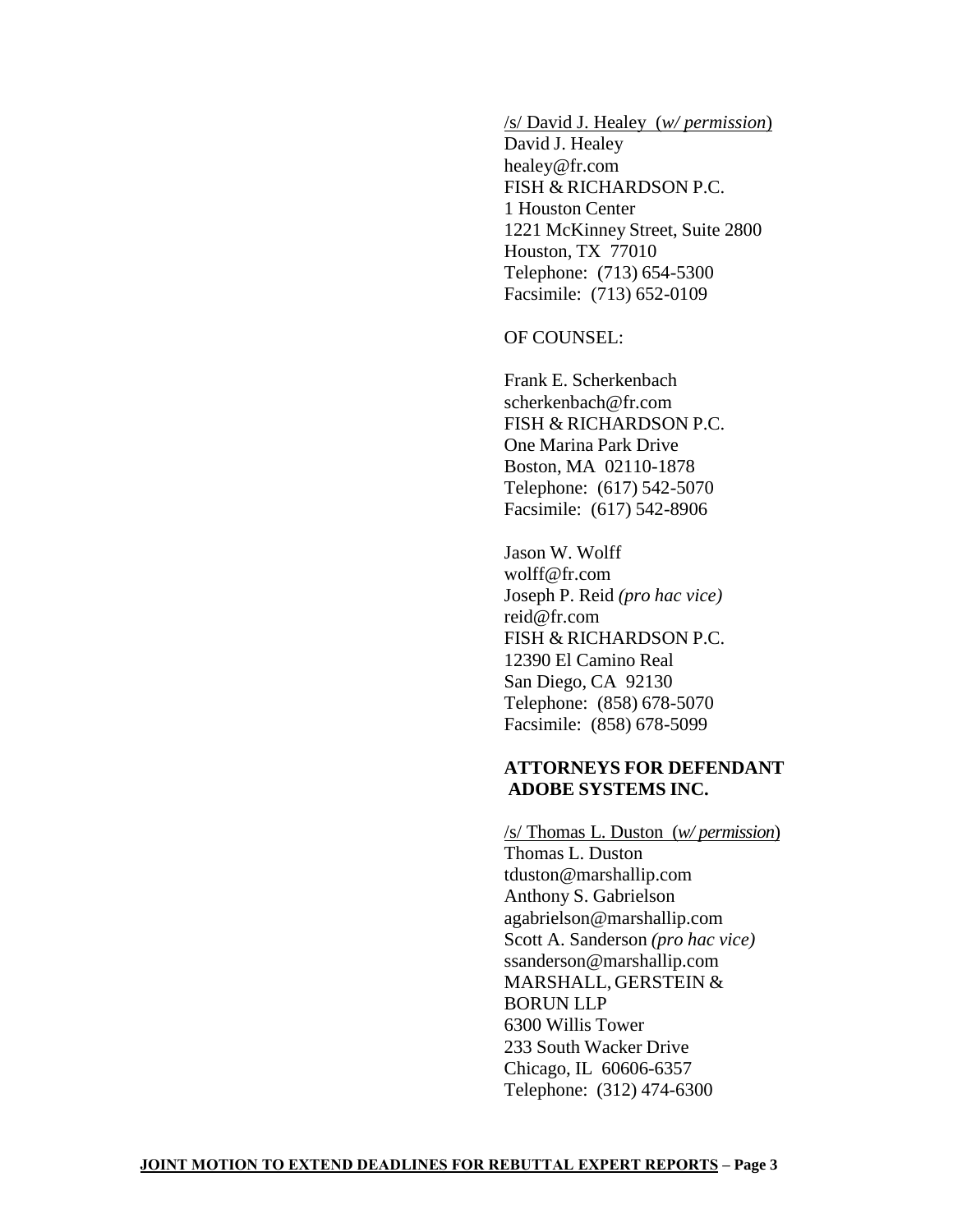Facsimile: (312) 474-0448

Eric H. Findlay (Bar No. 00789886) efindlay@findlaycraft.com Brian Craft (Bar No. 04972020) bcraft@findlaycraft.com FINDLAY CRAFT, LLP 6760 Old Jacksonville Highway Suite 101 Tyler, TX 75703 Telephone: (903) 534-1100 Facsimile: (903) 534-1137

### **ATTORNEYS FOR DEFENDANT CDW LLC**

/s/ Galyn Gafford (*w/ permission*) Edwin R. DeYoung (Bar No. 05673000) edeyoung@lockelord.com Roy W. Hardin (Bar No. 08968300) rhardin@lockelord.com Roger Brian Cowie (Bar No. 00783886) rcowie@lockelord.com M. Scott Fuller (Bar No. 24036607) sfuller@lockelord.com Galyn Gafford (Bar No. 24040938) ggafford@lockelord.com LOCKE LORD BISSELL & LIDDELL LLP 2200 Ross Avenue, Suite 2200 Dallas, TX 75201-6776 Telephone: (214) 740-8000 Facsimile: (214) 740-8800

Alexas D. Skucas (*pro hac vice*) askucas@kslaw.com KING & SPALDING LLP 1185 Avenue of the Americas New York, NY 10036-4003 Telephone: (212) 556-2100 Facsimile: (212) 556-2222

Eric L. Sophir (*pro hac vice*) esophir@kslaw.com KING & SPALDING LLP 1700 Pennsylvania Ave. NW, Suite 200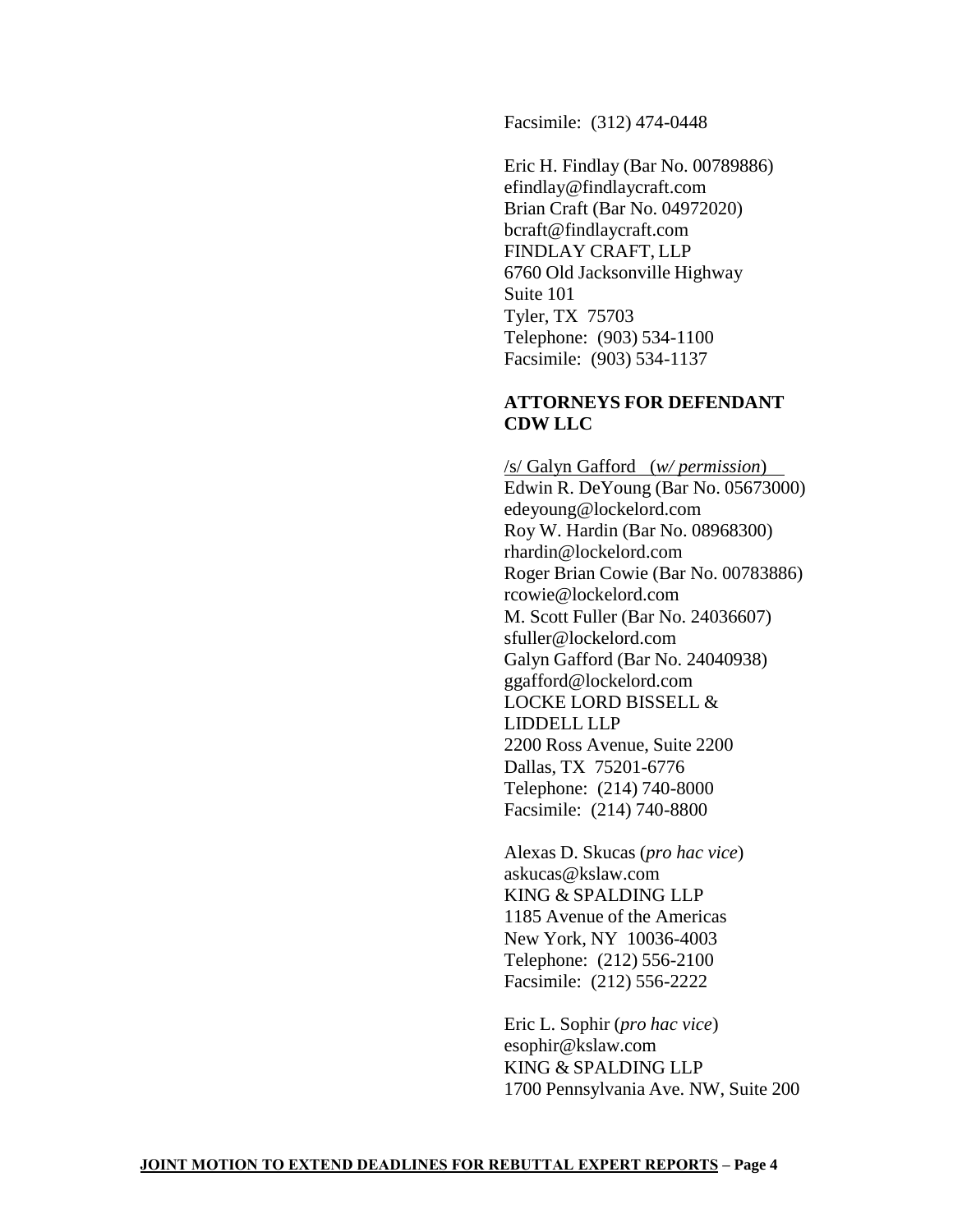Washington, D.C. 20006-4707 Telephone: (202) 626-8980 Facsimile: (202) 626-3737

# **ATTORNEYS FOR DEFENDANT CITIGROUP INC***.*

/s/ Proshanto Mukherji (*w/ permission*) Thomas M. Melsheimer (Bar No. 13922550) txm@fr.com Neil J. McNabnay (Bar No. 24002583) njm@fr.com Carl E. Bruce (Bar No. 24036278) ceb@fr.com FISH & RICHARDSON P.C. 1717 Main Street, Suite 5000 Dallas, TX 75201 Telephone: (214) 747-5070 Facsimile: (214) 747-2091

Proshanto Mukherji (*pro hac vice*) pvm@fr.com FISH & RICHARDSON P.C. One Marina Park DriveBoston, MA 02110-1878 Telephone: (617) 542-5070 Facsimile: (617) 542-8906

# **ATTORNEYS FOR DEFENDANT THE GO DADDY GROUP, INC.**

/s/ James R. Batchelder (*w/ permission*) James R. Batchelder (*pro hac vice*) james.batchelder@ropesgray.com Sasha G. Rao (*pro hac vice*) sasha.rao@ropesgray.com Mark D. Rowland mark.rowland@ropesgray.com Brandon Stroy (*pro hac vice*) brandon.stroy@ropesgray.com Lauren N Robinson (*pro hac vice*) lauren.robinson@ropesgray.com Rebecca R. Hermes (*pro hac vice*) rebecca.hermes@ropesgray.com Han Xu (*pro hac vice*)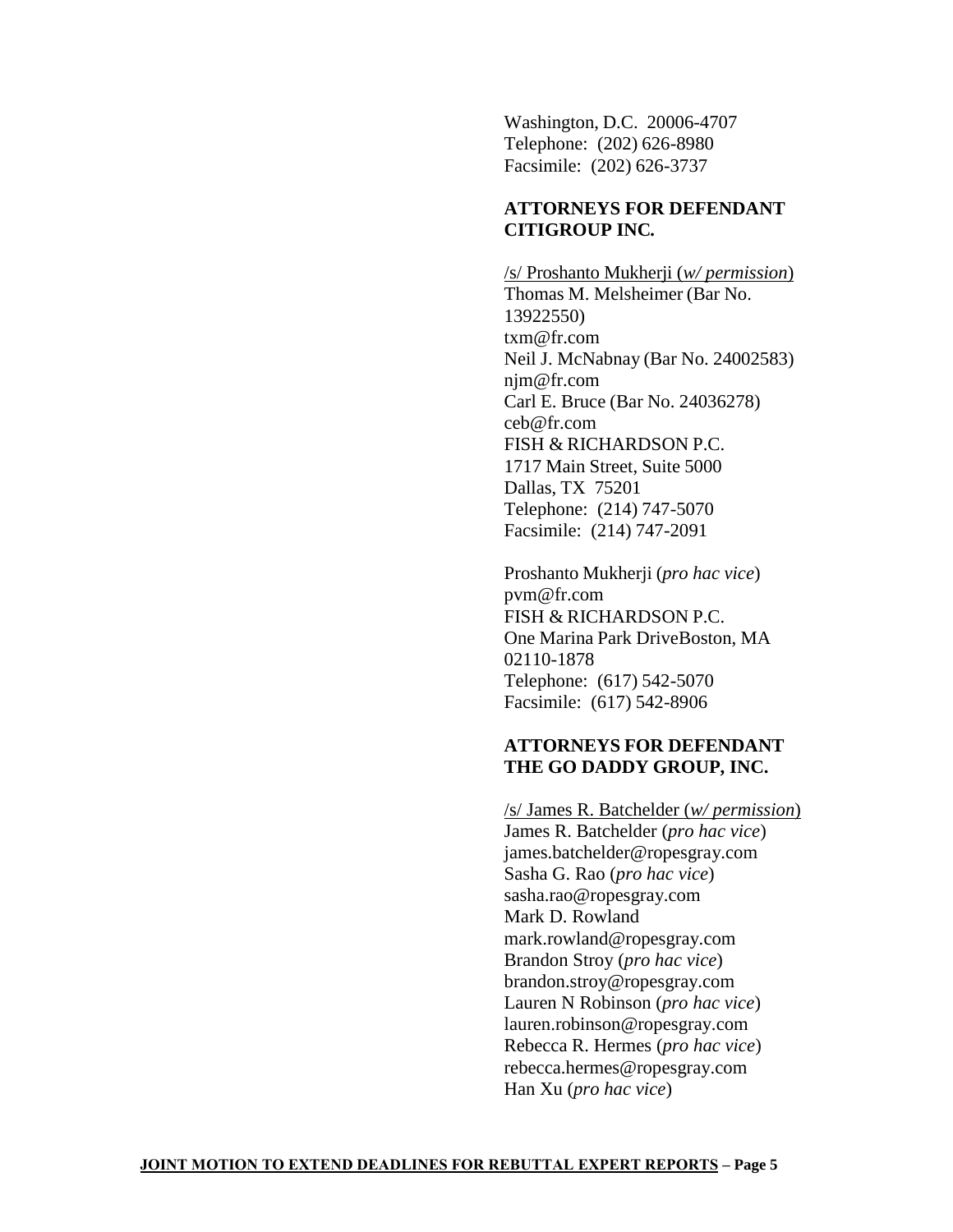han.xu@ropesgray.com ROPES & GRAY LLP 1900 University Avenue, 6th Floor East Palo Alto, California 94303-2284 Telephone: (650) 617-4000 Facsimile: (650) 617-4090

Michael E. Jones (Bar No. 10929400) mikejones@potterminton.com Allen F. Gardner (Bar No. 24043679) allengardner@potterminton.com POTTER MINTON A Professional Corporation 110 N. College, Suite 500 Tyler, TX 75702 Telephone: (903) 597-8311 Facsimile: (903) 593-0846

### **ATTORNEYS FOR DEFENDANT GOOGLE INC.**

/s/ Christopher M. Joe (*w/ permission*) Jeffrey K. Joyner (*pro hac vice*) joynerj@gtlaw.com Jeffrey F. Yee (*pro hac vice*) yeej@gtlaw.com GREENBERG TRAURIG LLP 2450 Colorado Avenue, Suite 400E Santa Monica, CA 90404 Telephone: (310) 586-7700 Facsimile: (310) 586-7800

Christopher M. Joe (Bar No. 00787770) chrisjoe@bjciplaw.com Brian Carpenter (Bar No. 03840600) brian.carpenterb@bjciplaw.com Eric W. Buether (Bar No. 03316880) eric.buethere@bjciplaw.com BUETHER JOE & CARPENTER, LLC 1700 Pacific, Suite 2390 Dallas, TX 75201 Telephone: (214) 466-1270 Facsimile: (214) 635-1842

### **ATTORNEYS FOR DEFENDANT J.C. PENNEY CORPORATION**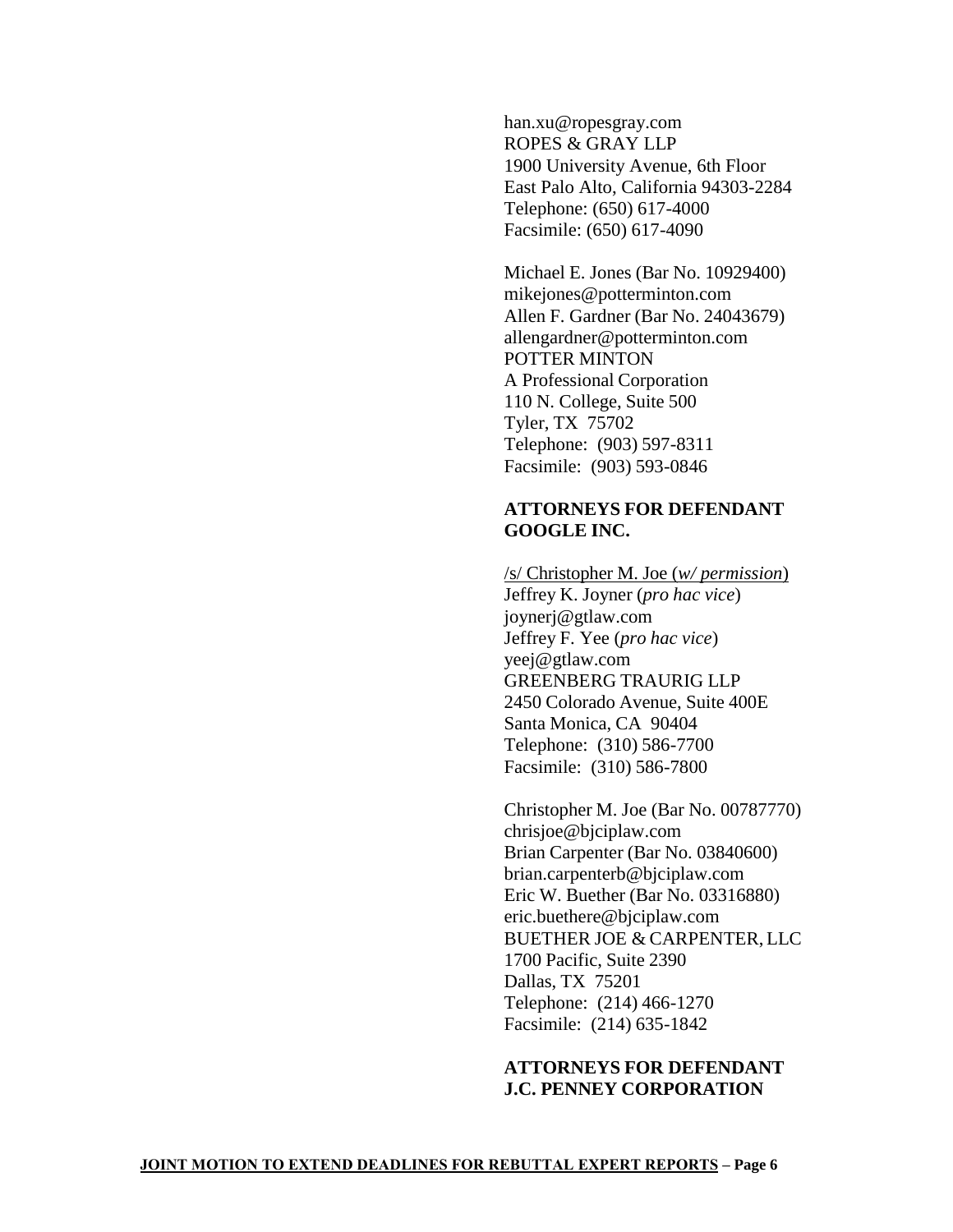/s/Mark G. Matuschak (*w/ permission*)

Mark G. Matuschak (*pro hac vice)* mark.matuschak@wilmerhale.com Donald R. Steinberg (*pro hac vice)* donald.steinberg@wilmerhale.com WILMER CUTLER PICKERING HALE AND DORR LLP 60 State Street Boston, MA 02109 Telephone: (617) 526-6000 Facsimile: (617) 526-5000

Kate Hutchins (*pro hac vice)* kate.hutchins@wilmerhale.com WILMER CUTLER PICKERING HALE AND DORR LLP 399 Park Avenue New York, NY 10011 Telephone: (212) 230-8800 Facsimile: (212) 230-8888

Daniel V. Williams, (*pro hac vice)* daniel.williams@wilmerhale.com WILMER CUTLER PICKERING HALE AND DORR LLP 1875 Pennsylvania Avenue NW Washington, DC 20006 Telephone: (202) 663-6000 Facsimile: (202) 663-6363

Michael E. Richardson (Bar No. 24002838) mrichardson@brsfirm.com BECK REDDEN & SECREST 1221 McKinney, Suite 4500 Houston, TX 77010 Telephone: (713) 951-6284 Facsimile: (713) 951-3720

## **ATTORNEYS FOR DEFENDANT STAPLES, INC.**